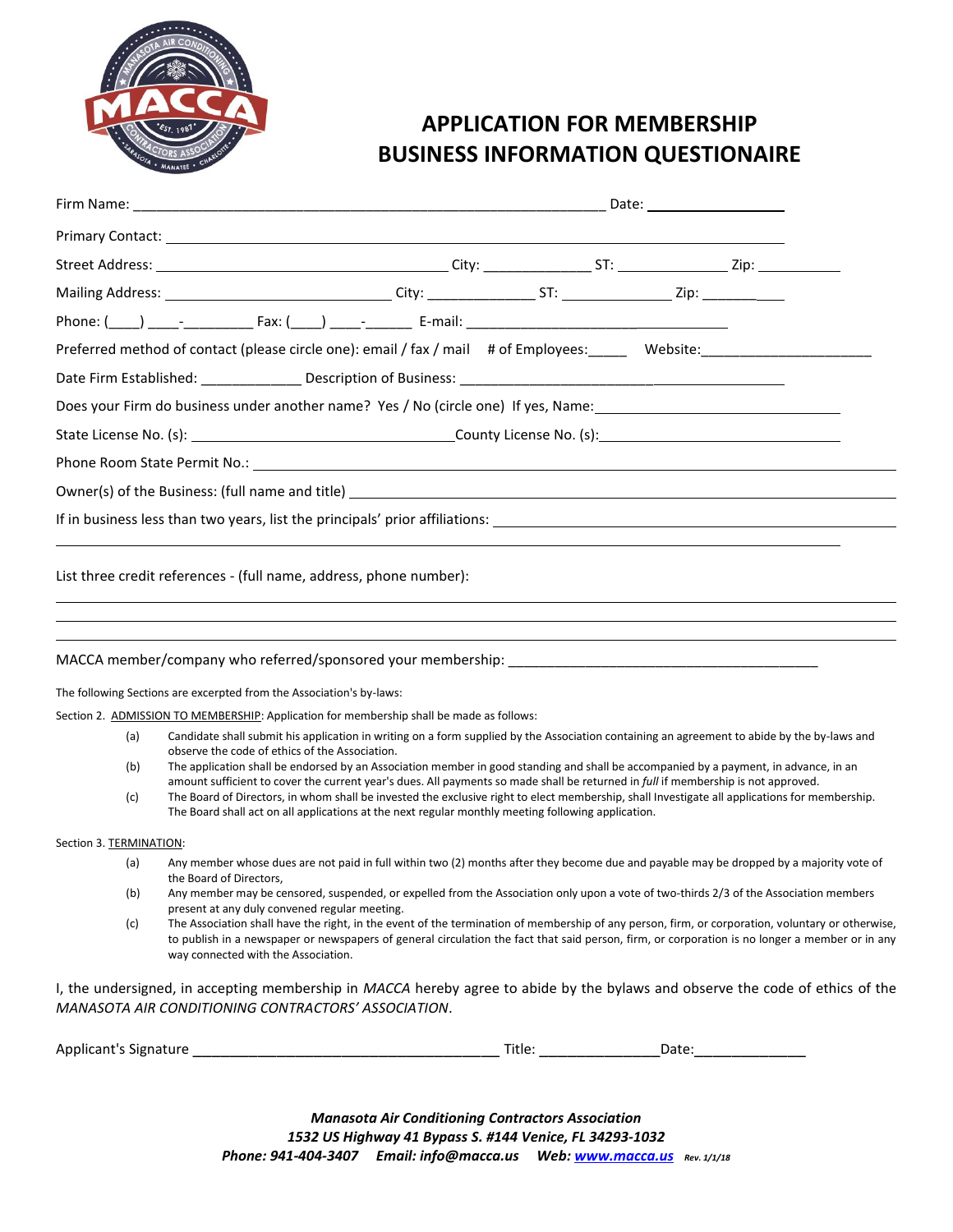

Company: Contact Person:

Address: Phone: The contract of the contract of the contract of the contract of the contract of the contract of the contract of the contract of the contract of the contract of the contract of the contract of the contract of the con

| <b>Classification</b>                  | <b>Description</b>                                                                                                                                                                                                                                                                                             | Amount   |  |  |  |  |
|----------------------------------------|----------------------------------------------------------------------------------------------------------------------------------------------------------------------------------------------------------------------------------------------------------------------------------------------------------------|----------|--|--|--|--|
| <b>MACCA Annual Membership</b>         |                                                                                                                                                                                                                                                                                                                |          |  |  |  |  |
| Contractor - Level I                   | Licensed contractor with 1 to 3 employees<br>(Includes \$140 for FRACCA dues)                                                                                                                                                                                                                                  | \$320.00 |  |  |  |  |
| Contractor - Level II<br>$\mathsf{L}$  | Licensed contractor with 4 to 9 employees<br>(Includes \$140 for FRACCA dues)                                                                                                                                                                                                                                  | \$430.00 |  |  |  |  |
| Contractor - Level III                 | Licensed contractor with 10 or more employees<br>(Includes \$140 for FRACCA dues)                                                                                                                                                                                                                              | \$540.00 |  |  |  |  |
| Associate Member                       | Vendor, Wholesaler, Insurance Company, and related trades or<br>professions providing supplies, materials, and non-HVAC services.                                                                                                                                                                              | \$590.00 |  |  |  |  |
| Affiliate Member                       | Any person, firm, or organization whose primary business is<br>related to HVAC/R but does not provide competing services or<br>products with contractor or associate members i.e., government<br>agencies and their employees, educators or educational<br>institutions, trade, and professional associations. | \$250.00 |  |  |  |  |
| <b>OPTIONAL</b><br><b>CONTRIBUTION</b> | YES, I would like to help MACCA advocate for fair local ordinances<br>and policies affecting the HVAC industry.                                                                                                                                                                                                | \$50.00  |  |  |  |  |
| <b>TOTAL PAYMENT ENCLOSED:</b>         |                                                                                                                                                                                                                                                                                                                |          |  |  |  |  |

*MACCA membership dues are not deductible as a charitable contribution for US Federal income tax purposes but may be deductible as a business expense. FRACCA estimates that \$57.89 constitutes the State portion of the lobbying expense that is non-deductible.*